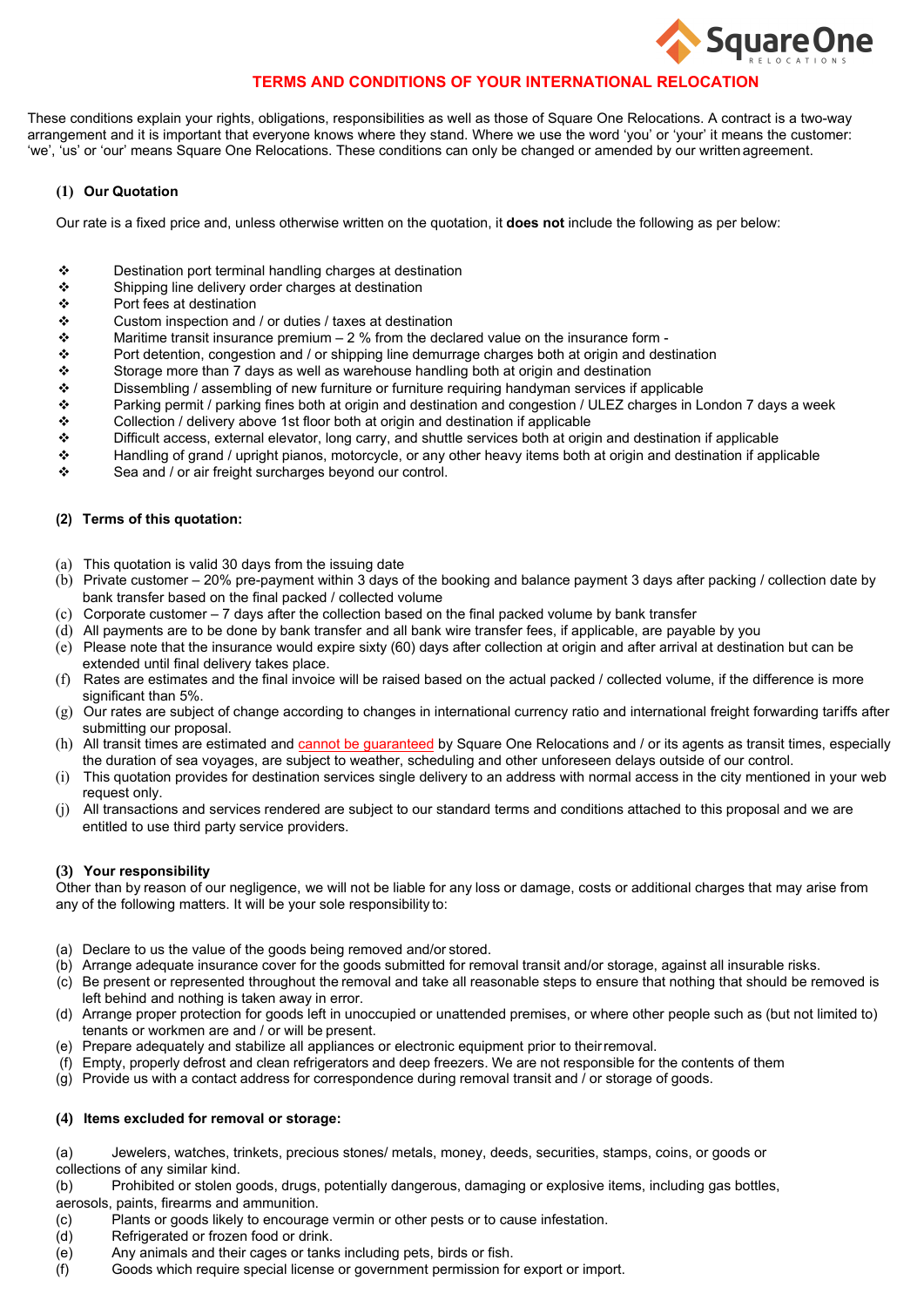

# **(5) Ownership of the goods.**

By entering into this contract, you declare that:

- (a) The goods to be removed and/or stored are your own property, or
- (b) The person(s) who own or have an interest in them, have given you authority to make this contract, and have been made aware of these conditions.

### **(6) Charges if you postpone or cancel the removal**

If you postpone or cancel this contract, we may charge according to how much notice is given.

- (a) More than 14 days before the removal was due to start: Not applicable
- (b) Less than 7 days, but more than 8 days before the removal was due to start: 20% of the removal charge.
- (c) Less than 5 days before the removal was due to start: 30% of the removal charge.

### **(7) Our liability for Loss or Damage**

Our liability for loss or damage is limited, as set out in clause 7 (a) below. You may request us to increase our liability, as set out in clause 7 (c) below, subject to our express written agreement in advance of carrying out the removal and / or storage and payment of an additional charge.

(a) In the event of our losing or damaging your goods, if we are liable, we will pay you up to a maximum sum of €65.00 for each item which is lost or damaged, to cover the cost of repairing or replacing that item.

(b) We may choose to repair or replace the damaged item. If an item is repaired, we are not liable for depreciation in value. (c) Always subject to receiving your itemized valued inventory and request in writing to increase our liability, prior to the removal and/or storage commencing, we may offer to extend our maximum liability to the value declared by you to us. This is not insurance on the goods and you are strongly advised to accept the insurance offered in our quote or if arranging insurance cover yourself, you are advised to show this contract to your insurance company.

For the purposes of clauses 7 (a), 7 (b) and 7 (c), an item is defined as any one article, suite, pair, set, complete case, carton, package or other container.

- (d) Other than by reason of our negligence, we will not be liable for any loss, damage or failure to produce the goods if it is caused by those circumstances set out in the following:
	- By fire howsoever caused.
	- II. By war, invasion, acts of foreign enemies, hostilities (whether war is declared or not), civil war, terrorism, rebellion and / or military coup, Act of God, industrial action or other such events outside our reasonable control.
	- III. By normal wear and tear, natural or gradual deterioration, leakage or evaporation or from perishable or unstable goods. This includes goods left within furniture or appliances.
	- IV. By moth or vermin or similar infestation.
	- V. By cleaning, repairing or restoring unless we did the work.
	- VI. To any goods in wardrobes, drawers or appliances, or in a package, bundle, case or other container not both packed and unpacked by us.
	- VII. For electrical or mechanical derangement to any appliance, instrument or equipment unless there is evidence of external impact.
	- VIII. To jewelers, watches, trinkets, precious stones or metals, money, deeds, securities, stamps, coins, or goods or collections of a similar kind, howsoever caused, unless you have previously given us full particulars with value, and we have confirmed in writing that we accept responsibility as in conditions 8(a) or 8(c) above.
	- IX. To any goods which have a relevant proven defect or are inherently defective.
	- X. To animals and their cages or tanks including pets, birds or fish.
	- XI. To plants.
	- XII. To refrigerated or frozen food or drink.
- (di) Other than by reason of our negligence, we will not be liable for damages or costs resulting indirectly from, or as a consequence of loss, damage, or failure to produce the goods.
- (dii) No employee of the contractor named on the front of this contract shall be separately liable to you for any loss, damage, missdelivery, errors or omissions under the terms of this contract.